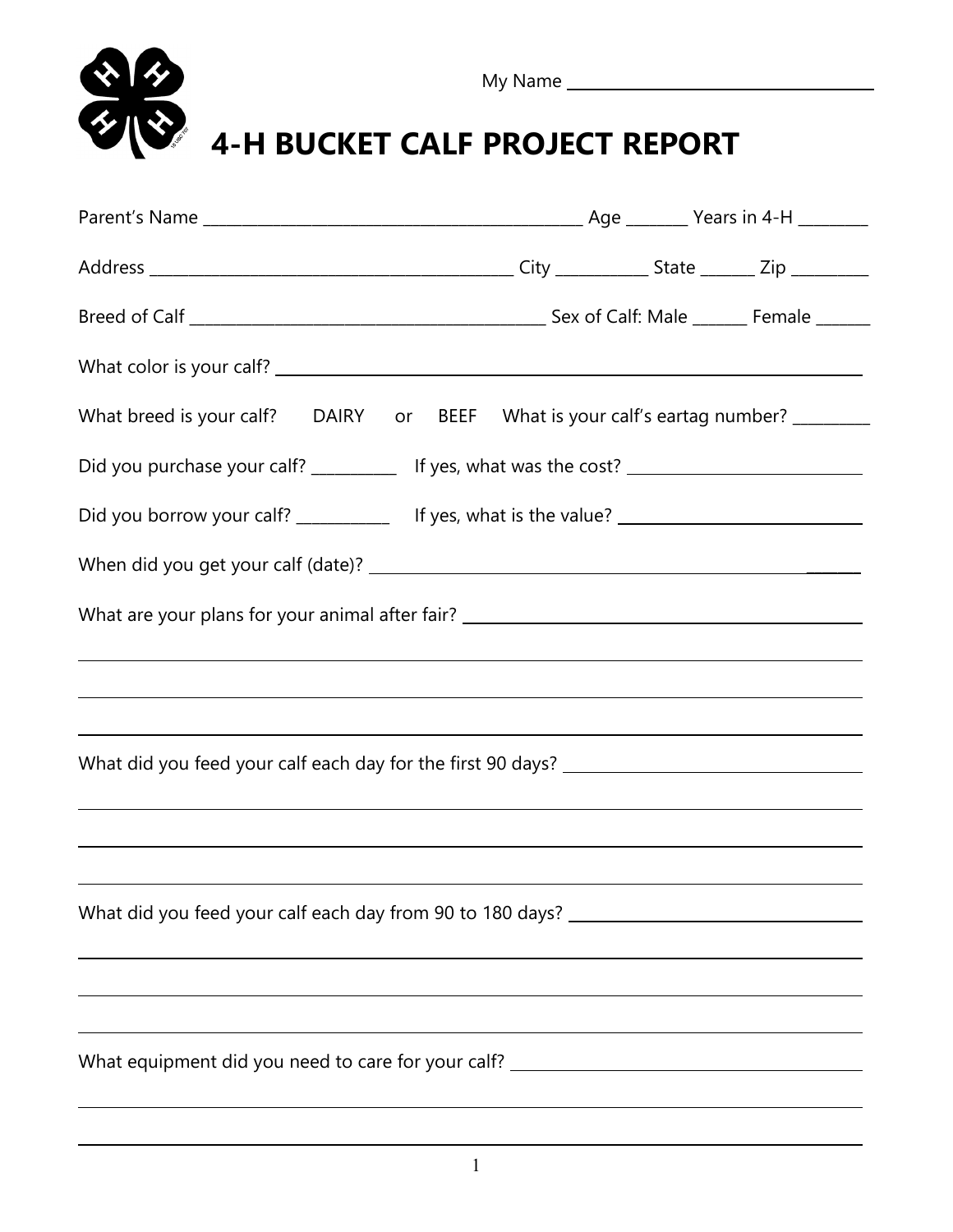## **WEEKLY RECORD**

This sheet is designed for you to make comments concerning your calf. Suggestions: Was your calf a "good" calf? Easy to train? Any feeding problems? Anything else that is important to you (start your record on the week you received your calf). Your comments are to be recorded all they way up to the week before the Platte County Fair.

| $\begin{picture}(20,10) \put(0,0){\vector(1,0){100}} \put(15,0){\vector(1,0){100}} \put(15,0){\vector(1,0){100}} \put(15,0){\vector(1,0){100}} \put(15,0){\vector(1,0){100}} \put(15,0){\vector(1,0){100}} \put(15,0){\vector(1,0){100}} \put(15,0){\vector(1,0){100}} \put(15,0){\vector(1,0){100}} \put(15,0){\vector(1,0){100}} \put(15,0){\vector(1,0){100}} \$ |  |
|---------------------------------------------------------------------------------------------------------------------------------------------------------------------------------------------------------------------------------------------------------------------------------------------------------------------------------------------------------------------|--|
| $1st$ Week $\_\_$                                                                                                                                                                                                                                                                                                                                                   |  |
|                                                                                                                                                                                                                                                                                                                                                                     |  |
|                                                                                                                                                                                                                                                                                                                                                                     |  |
|                                                                                                                                                                                                                                                                                                                                                                     |  |
|                                                                                                                                                                                                                                                                                                                                                                     |  |
|                                                                                                                                                                                                                                                                                                                                                                     |  |
|                                                                                                                                                                                                                                                                                                                                                                     |  |
|                                                                                                                                                                                                                                                                                                                                                                     |  |
| <u> 1989 - Andrea Santa Andrea Santa Andrea Santa Andrea Santa Andrea Santa Andrea Santa Andrea Santa Andrea San</u>                                                                                                                                                                                                                                                |  |
|                                                                                                                                                                                                                                                                                                                                                                     |  |
| $4th$ Week $\overline{\phantom{1.5}}$                                                                                                                                                                                                                                                                                                                               |  |
|                                                                                                                                                                                                                                                                                                                                                                     |  |
|                                                                                                                                                                                                                                                                                                                                                                     |  |
| $\begin{picture}(20,10) \put(0,0){\vector(1,0){100}} \put(15,0){\vector(1,0){100}} \put(15,0){\vector(1,0){100}} \put(15,0){\vector(1,0){100}} \put(15,0){\vector(1,0){100}} \put(15,0){\vector(1,0){100}} \put(15,0){\vector(1,0){100}} \put(15,0){\vector(1,0){100}} \put(15,0){\vector(1,0){100}} \put(15,0){\vector(1,0){100}} \put(15,0){\vector(1,0){100}} \$ |  |
|                                                                                                                                                                                                                                                                                                                                                                     |  |
|                                                                                                                                                                                                                                                                                                                                                                     |  |
|                                                                                                                                                                                                                                                                                                                                                                     |  |
|                                                                                                                                                                                                                                                                                                                                                                     |  |
|                                                                                                                                                                                                                                                                                                                                                                     |  |
|                                                                                                                                                                                                                                                                                                                                                                     |  |
| $3rd$ Week $\_\_\_\_\_\_\_\_\_$                                                                                                                                                                                                                                                                                                                                     |  |
|                                                                                                                                                                                                                                                                                                                                                                     |  |
|                                                                                                                                                                                                                                                                                                                                                                     |  |
| $4th$ Week $\overline{\phantom{1.5}}$                                                                                                                                                                                                                                                                                                                               |  |
|                                                                                                                                                                                                                                                                                                                                                                     |  |
|                                                                                                                                                                                                                                                                                                                                                                     |  |
| $\begin{picture}(20,10) \put(0,0){\vector(1,0){100}} \put(15,0){\vector(1,0){100}} \put(15,0){\vector(1,0){100}} \put(15,0){\vector(1,0){100}} \put(15,0){\vector(1,0){100}} \put(15,0){\vector(1,0){100}} \put(15,0){\vector(1,0){100}} \put(15,0){\vector(1,0){100}} \put(15,0){\vector(1,0){100}} \put(15,0){\vector(1,0){100}} \put(15,0){\vector(1,0){100}} \$ |  |
| $1^{\text{st}}$ Week $\_\_$                                                                                                                                                                                                                                                                                                                                         |  |
|                                                                                                                                                                                                                                                                                                                                                                     |  |
|                                                                                                                                                                                                                                                                                                                                                                     |  |
|                                                                                                                                                                                                                                                                                                                                                                     |  |
|                                                                                                                                                                                                                                                                                                                                                                     |  |
|                                                                                                                                                                                                                                                                                                                                                                     |  |
|                                                                                                                                                                                                                                                                                                                                                                     |  |
|                                                                                                                                                                                                                                                                                                                                                                     |  |
|                                                                                                                                                                                                                                                                                                                                                                     |  |
|                                                                                                                                                                                                                                                                                                                                                                     |  |
| $4^{\text{th}}$ Week $\_\_$                                                                                                                                                                                                                                                                                                                                         |  |
|                                                                                                                                                                                                                                                                                                                                                                     |  |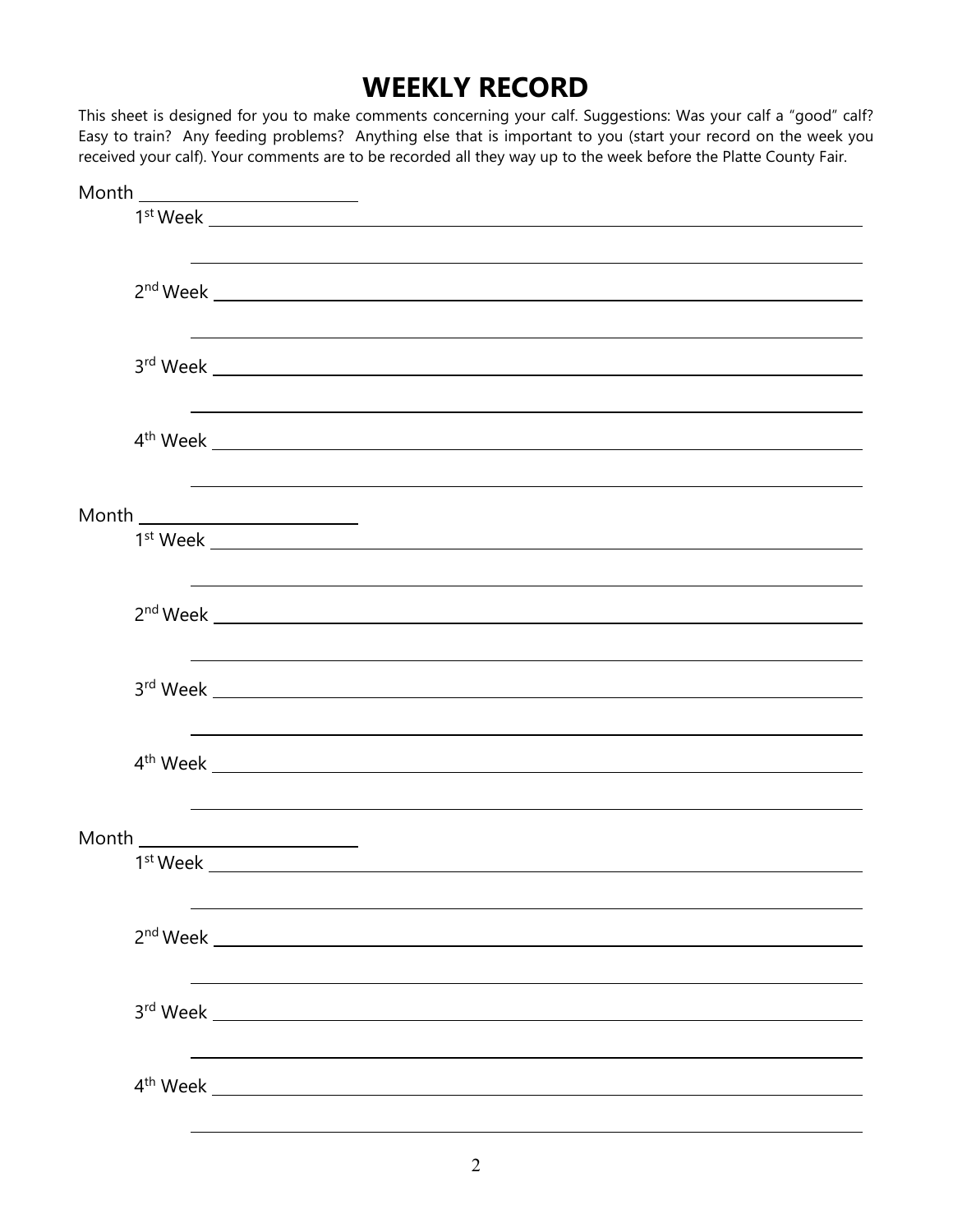| $\begin{picture}(20,10) \put(0,0){\vector(1,0){100}} \put(15,0){\vector(1,0){100}} \put(15,0){\vector(1,0){100}} \put(15,0){\vector(1,0){100}} \put(15,0){\vector(1,0){100}} \put(15,0){\vector(1,0){100}} \put(15,0){\vector(1,0){100}} \put(15,0){\vector(1,0){100}} \put(15,0){\vector(1,0){100}} \put(15,0){\vector(1,0){100}} \put(15,0){\vector(1,0){100}} \$ |
|---------------------------------------------------------------------------------------------------------------------------------------------------------------------------------------------------------------------------------------------------------------------------------------------------------------------------------------------------------------------|
|                                                                                                                                                                                                                                                                                                                                                                     |
|                                                                                                                                                                                                                                                                                                                                                                     |
|                                                                                                                                                                                                                                                                                                                                                                     |
|                                                                                                                                                                                                                                                                                                                                                                     |
|                                                                                                                                                                                                                                                                                                                                                                     |
|                                                                                                                                                                                                                                                                                                                                                                     |
|                                                                                                                                                                                                                                                                                                                                                                     |
| $3rd$ Week $\_\_\_\_\_\_\_\_\_$                                                                                                                                                                                                                                                                                                                                     |
| ,我们也不会有什么。""我们的人,我们也不会有什么?""我们的人,我们也不会有什么?""我们的人,我们也不会有什么?""我们的人,我们也不会有什么?""我们的人                                                                                                                                                                                                                                                                                    |
|                                                                                                                                                                                                                                                                                                                                                                     |
| $4th$ Week $\overline{\phantom{1.5}}$                                                                                                                                                                                                                                                                                                                               |
|                                                                                                                                                                                                                                                                                                                                                                     |
|                                                                                                                                                                                                                                                                                                                                                                     |
|                                                                                                                                                                                                                                                                                                                                                                     |
| $\begin{picture}(20,10) \put(0,0){\vector(1,0){100}} \put(15,0){\vector(1,0){100}} \put(15,0){\vector(1,0){100}} \put(15,0){\vector(1,0){100}} \put(15,0){\vector(1,0){100}} \put(15,0){\vector(1,0){100}} \put(15,0){\vector(1,0){100}} \put(15,0){\vector(1,0){100}} \put(15,0){\vector(1,0){100}} \put(15,0){\vector(1,0){100}} \put(15,0){\vector(1,0){100}} \$ |
| $1st$ Week $\_\_$                                                                                                                                                                                                                                                                                                                                                   |
|                                                                                                                                                                                                                                                                                                                                                                     |
| ,我们也不会有什么。""我们的人,我们也不会有什么?""我们的人,我们也不会有什么?""我们的人,我们也不会有什么?""我们的人,我们也不会有什么?""我们的人                                                                                                                                                                                                                                                                                    |
|                                                                                                                                                                                                                                                                                                                                                                     |
|                                                                                                                                                                                                                                                                                                                                                                     |
| ,我们也不会有什么。""我们的人,我们也不会有什么?""我们的人,我们也不会有什么?""我们的人,我们也不会有什么?""我们的人,我们也不会有什么?""我们的人                                                                                                                                                                                                                                                                                    |
|                                                                                                                                                                                                                                                                                                                                                                     |
|                                                                                                                                                                                                                                                                                                                                                                     |
|                                                                                                                                                                                                                                                                                                                                                                     |
|                                                                                                                                                                                                                                                                                                                                                                     |
| $4th$ Week $\overline{\phantom{1.5}}$                                                                                                                                                                                                                                                                                                                               |
|                                                                                                                                                                                                                                                                                                                                                                     |
|                                                                                                                                                                                                                                                                                                                                                                     |
|                                                                                                                                                                                                                                                                                                                                                                     |
| Month ________________________                                                                                                                                                                                                                                                                                                                                      |
|                                                                                                                                                                                                                                                                                                                                                                     |
|                                                                                                                                                                                                                                                                                                                                                                     |
|                                                                                                                                                                                                                                                                                                                                                                     |
|                                                                                                                                                                                                                                                                                                                                                                     |
|                                                                                                                                                                                                                                                                                                                                                                     |
|                                                                                                                                                                                                                                                                                                                                                                     |
|                                                                                                                                                                                                                                                                                                                                                                     |
|                                                                                                                                                                                                                                                                                                                                                                     |
|                                                                                                                                                                                                                                                                                                                                                                     |
|                                                                                                                                                                                                                                                                                                                                                                     |
|                                                                                                                                                                                                                                                                                                                                                                     |
|                                                                                                                                                                                                                                                                                                                                                                     |
|                                                                                                                                                                                                                                                                                                                                                                     |
|                                                                                                                                                                                                                                                                                                                                                                     |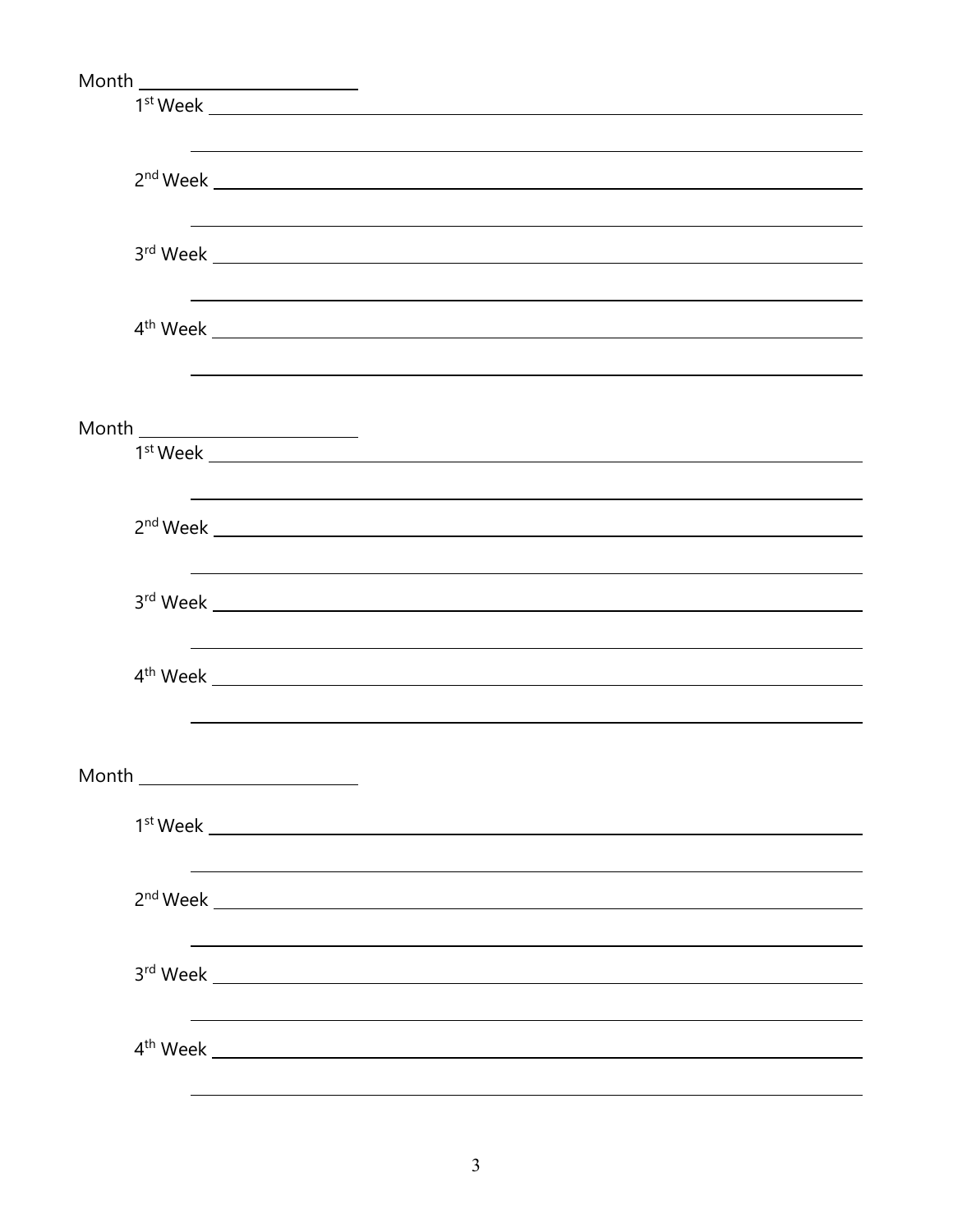Four pictures are required:

Date taken: \_\_\_\_\_\_\_\_\_\_\_\_\_\_\_\_\_\_\_\_\_\_\_\_\_\_ Date taken: \_\_\_\_\_\_\_\_\_\_\_\_\_\_\_\_\_\_\_\_\_\_\_\_\_

Date taken: \_\_\_\_\_\_\_\_\_\_\_\_\_\_\_\_\_\_\_\_\_\_\_\_\_\_ Date taken: \_\_\_\_\_\_\_\_\_\_\_\_\_\_\_\_\_\_\_\_\_\_\_\_\_